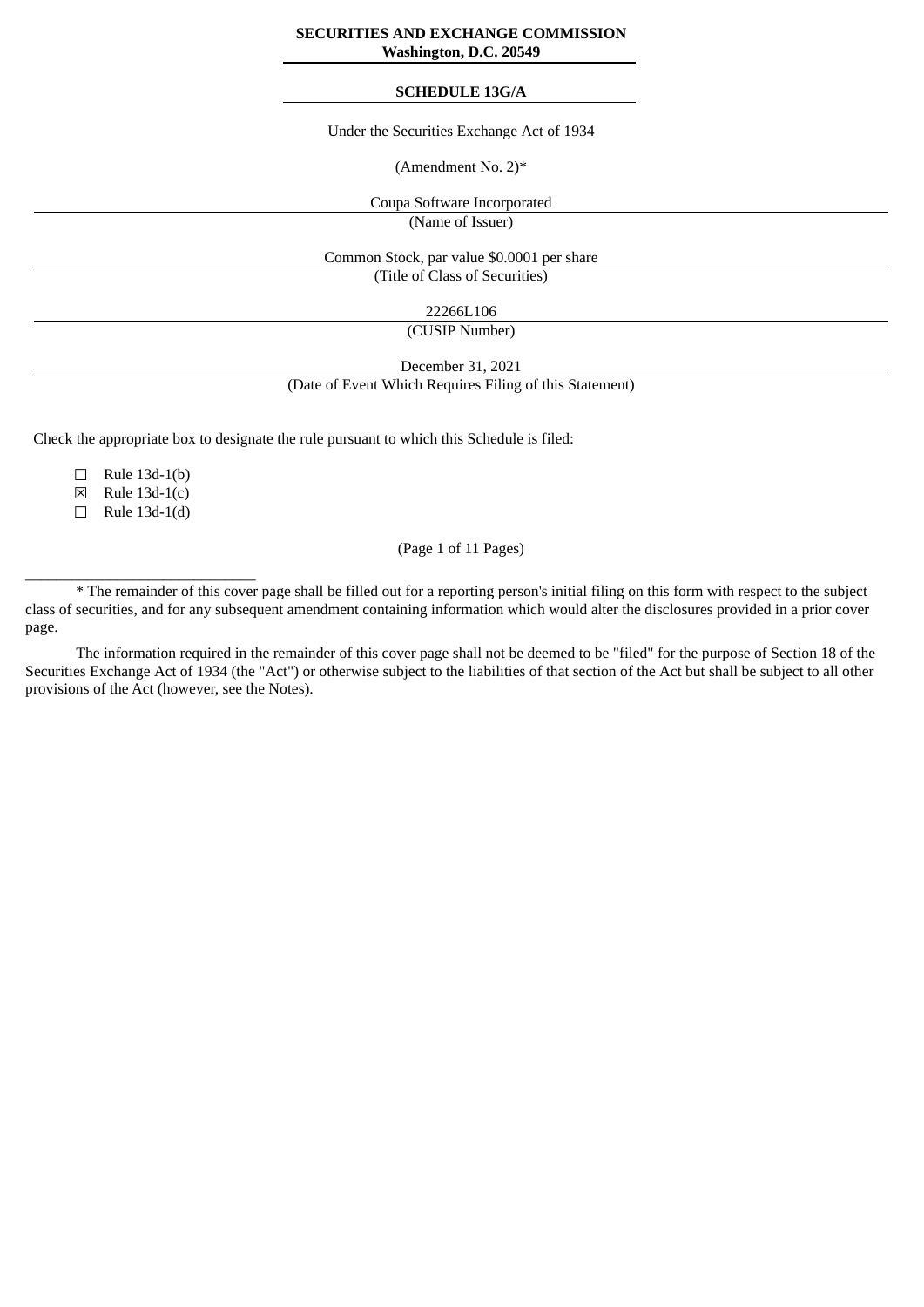| 1                                                                                                                              | <b>NAMES OF REPORTING PERSONS</b><br>Lone Pine Capital LLC            |                                        |                   |
|--------------------------------------------------------------------------------------------------------------------------------|-----------------------------------------------------------------------|----------------------------------------|-------------------|
| $\overline{2}$                                                                                                                 | CHECK THE APPROPRIATE BOX IF A MEMBER OF A GROUP                      |                                        | (a) $\Box$<br>(b) |
| 3                                                                                                                              | <b>SEC USE ONLY</b>                                                   |                                        |                   |
| $\overline{\mathbf{4}}$                                                                                                        | CITIZENSHIP OR PLACE OF ORGANIZATION<br>Delaware                      |                                        |                   |
|                                                                                                                                | 5                                                                     | <b>SOLE VOTING POWER</b><br>$-0-$      |                   |
| <b>NUMBER OF</b><br><b>SHARES</b><br><b>BENEFICIALLY</b><br><b>OWNED BY</b><br><b>EACH</b><br><b>REPORTING</b><br>PERSON WITH: | 6                                                                     | <b>SHARED VOTING POWER</b><br>$-0-$    |                   |
|                                                                                                                                | 7                                                                     | <b>SOLE DISPOSITIVE POWER</b><br>$-0-$ |                   |
|                                                                                                                                | 8                                                                     | SHARED DISPOSITIVE POWER<br>$-0-$      |                   |
| 9                                                                                                                              | AGGREGATE AMOUNT BENEFICIALLY OWNED BY EACH REPORTING PERSON<br>$-0-$ |                                        |                   |
| 10                                                                                                                             | CHECK BOX IF THE AGGREGATE AMOUNT IN ROW (9) EXCLUDES CERTAIN SHARES  |                                        |                   |
| 11                                                                                                                             | PERCENT OF CLASS REPRESENTED BY AMOUNT IN ROW (9)<br>$0\%$            |                                        |                   |
| 12                                                                                                                             | TYPE OF REPORTING PERSON<br>O <sub>O</sub>                            |                                        |                   |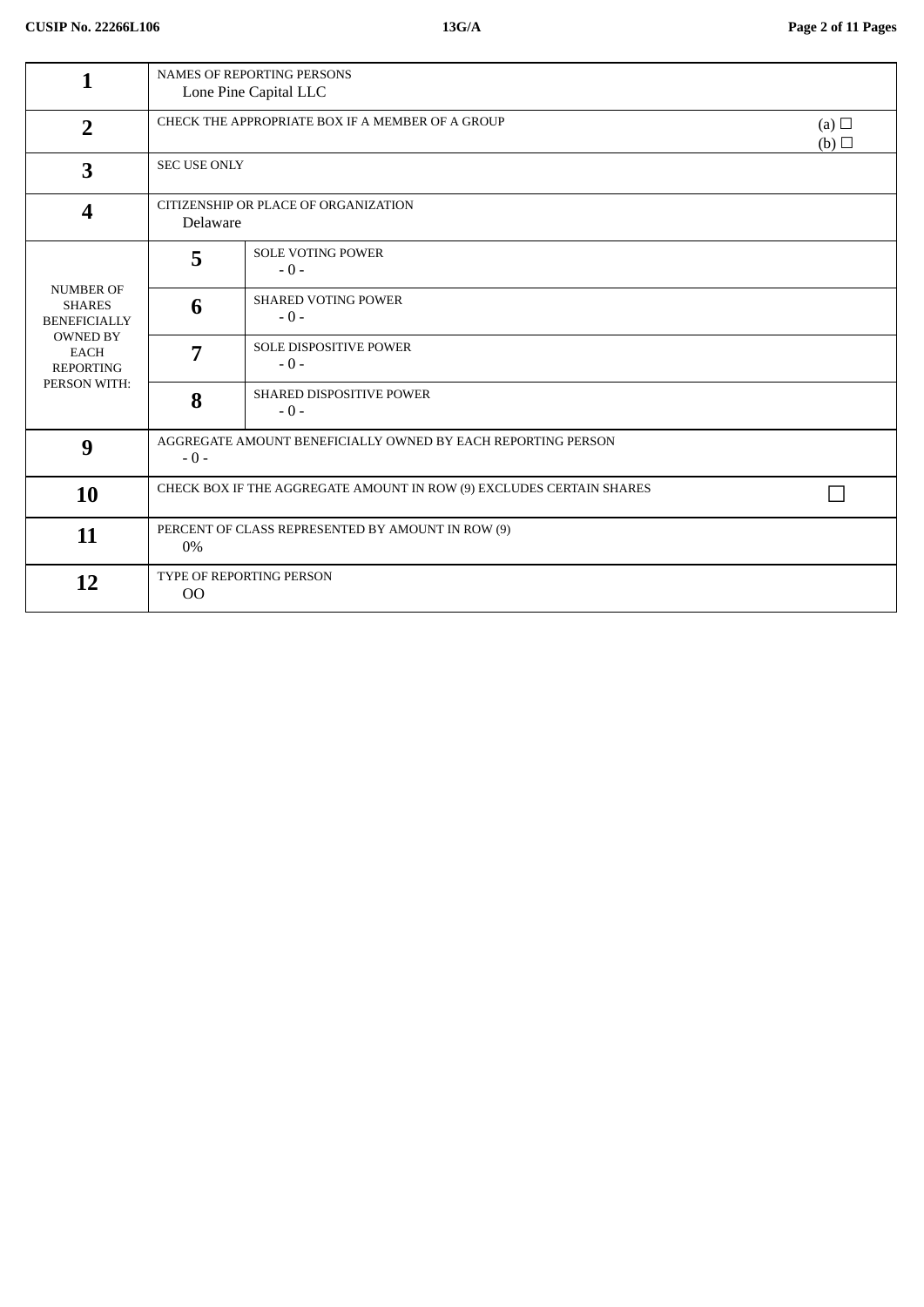|                                                                                                                                | <b>NAMES OF REPORTING PERSONS</b><br>David F. Craver                    |                                     |                   |
|--------------------------------------------------------------------------------------------------------------------------------|-------------------------------------------------------------------------|-------------------------------------|-------------------|
| $\overline{2}$                                                                                                                 | CHECK THE APPROPRIATE BOX IF A MEMBER OF A GROUP                        |                                     | (a) $\Box$<br>(b) |
| 3                                                                                                                              | SEC USE ONLY                                                            |                                     |                   |
| $\overline{\mathbf{4}}$                                                                                                        | CITIZENSHIP OR PLACE OF ORGANIZATION<br><b>United States of America</b> |                                     |                   |
|                                                                                                                                | 5                                                                       | <b>SOLE VOTING POWER</b><br>$-0-$   |                   |
| <b>NUMBER OF</b><br><b>SHARES</b><br><b>BENEFICIALLY</b><br><b>OWNED BY</b><br><b>EACH</b><br><b>REPORTING</b><br>PERSON WITH: | 6                                                                       | <b>SHARED VOTING POWER</b><br>$-0-$ |                   |
|                                                                                                                                | 7                                                                       | SOLE DISPOSITIVE POWER<br>$-0-$     |                   |
|                                                                                                                                | 8                                                                       | SHARED DISPOSITIVE POWER<br>$-0-$   |                   |
| 9                                                                                                                              | AGGREGATE AMOUNT BENEFICIALLY OWNED BY EACH REPORTING PERSON<br>$-0-$   |                                     |                   |
| 10                                                                                                                             | CHECK BOX IF THE AGGREGATE AMOUNT IN ROW (9) EXCLUDES CERTAIN SHARES    |                                     |                   |
| 11                                                                                                                             | PERCENT OF CLASS REPRESENTED BY AMOUNT IN ROW (9)<br>0%                 |                                     |                   |
| 12                                                                                                                             | TYPE OF REPORTING PERSON<br>IN                                          |                                     |                   |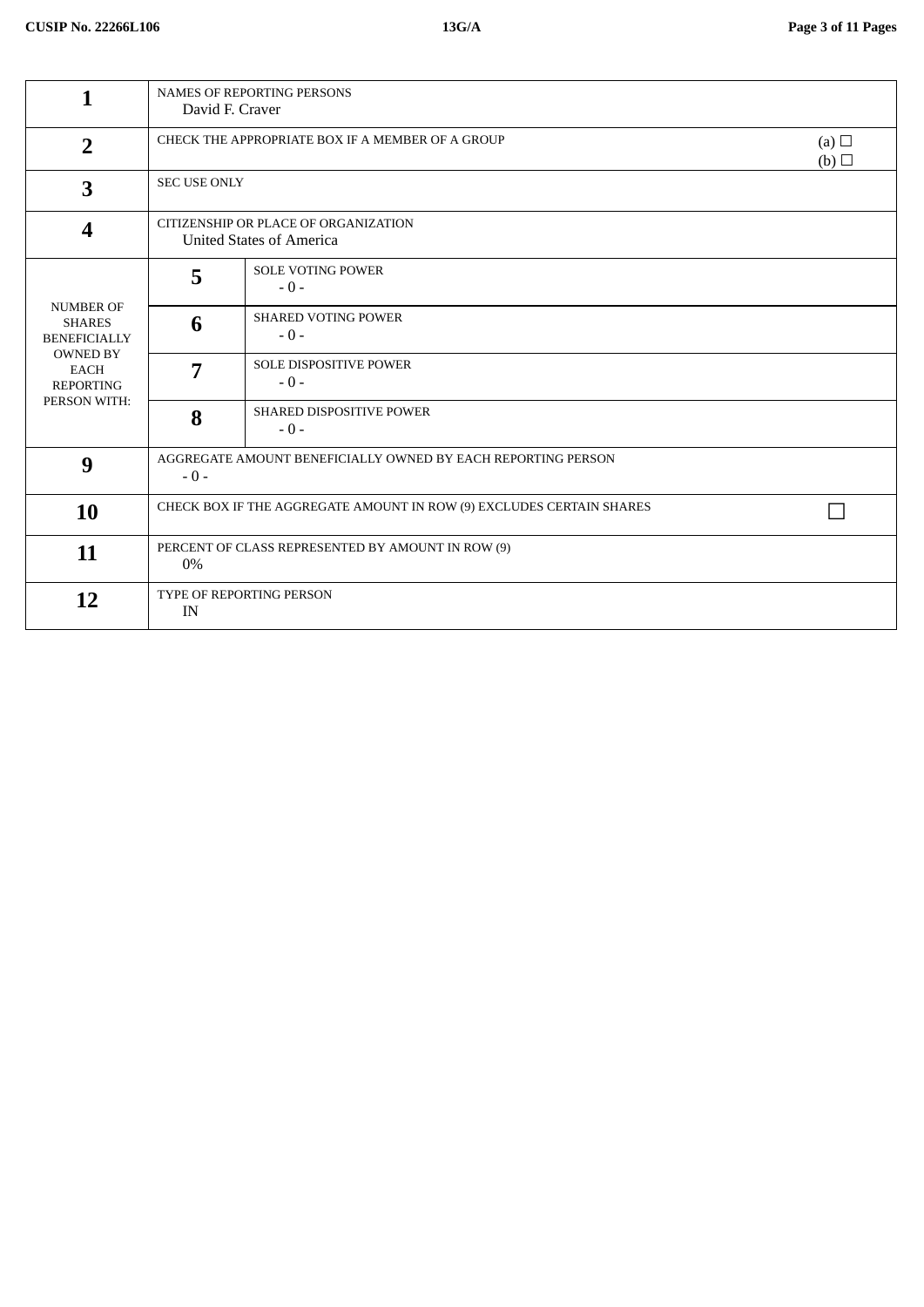|                                                                                                                                | <b>NAMES OF REPORTING PERSONS</b><br>Brian F. Doherty                   |                                     |                   |
|--------------------------------------------------------------------------------------------------------------------------------|-------------------------------------------------------------------------|-------------------------------------|-------------------|
| $\overline{2}$                                                                                                                 | CHECK THE APPROPRIATE BOX IF A MEMBER OF A GROUP                        |                                     | (a) $\Box$<br>(b) |
| 3                                                                                                                              | SEC USE ONLY                                                            |                                     |                   |
| $\overline{\mathbf{4}}$                                                                                                        | CITIZENSHIP OR PLACE OF ORGANIZATION<br><b>United States of America</b> |                                     |                   |
|                                                                                                                                | 5                                                                       | <b>SOLE VOTING POWER</b><br>$-0-$   |                   |
| <b>NUMBER OF</b><br><b>SHARES</b><br><b>BENEFICIALLY</b><br><b>OWNED BY</b><br><b>EACH</b><br><b>REPORTING</b><br>PERSON WITH: | 6                                                                       | <b>SHARED VOTING POWER</b><br>$-0-$ |                   |
|                                                                                                                                | 7                                                                       | SOLE DISPOSITIVE POWER<br>$-0-$     |                   |
|                                                                                                                                | 8                                                                       | SHARED DISPOSITIVE POWER<br>$-0-$   |                   |
| 9                                                                                                                              | AGGREGATE AMOUNT BENEFICIALLY OWNED BY EACH REPORTING PERSON<br>$-0-$   |                                     |                   |
| 10                                                                                                                             | CHECK BOX IF THE AGGREGATE AMOUNT IN ROW (9) EXCLUDES CERTAIN SHARES    |                                     |                   |
| 11                                                                                                                             | PERCENT OF CLASS REPRESENTED BY AMOUNT IN ROW (9)<br>0%                 |                                     |                   |
| 12                                                                                                                             | TYPE OF REPORTING PERSON<br>IN                                          |                                     |                   |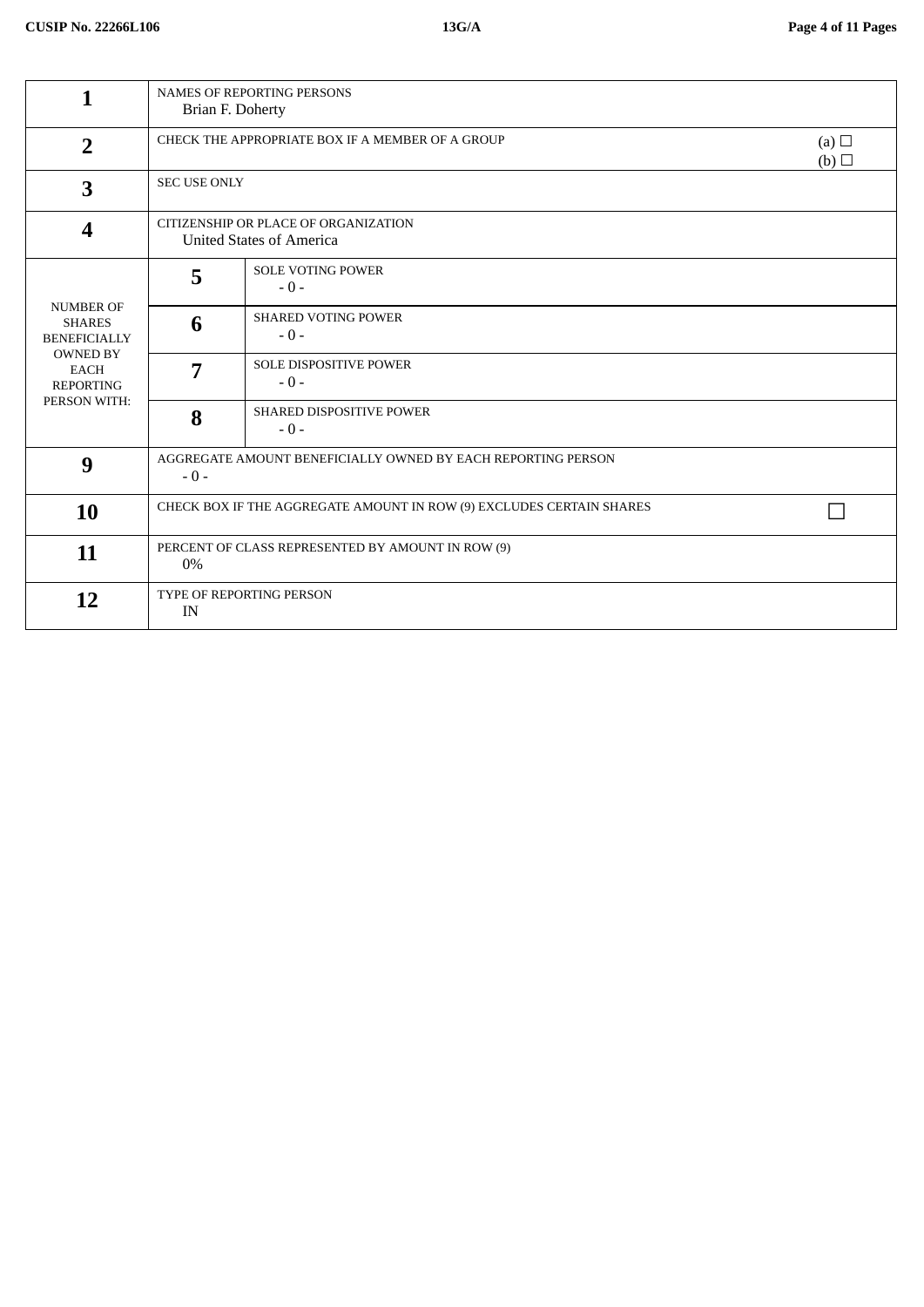|                                                                                                                                | <b>NAMES OF REPORTING PERSONS</b><br>Kelly A. Granat                    |                                     |                   |
|--------------------------------------------------------------------------------------------------------------------------------|-------------------------------------------------------------------------|-------------------------------------|-------------------|
| $\overline{2}$                                                                                                                 | CHECK THE APPROPRIATE BOX IF A MEMBER OF A GROUP                        |                                     | (a) $\Box$<br>(b) |
| 3                                                                                                                              | <b>SEC USE ONLY</b>                                                     |                                     |                   |
| $\overline{\mathbf{4}}$                                                                                                        | CITIZENSHIP OR PLACE OF ORGANIZATION<br><b>United States of America</b> |                                     |                   |
|                                                                                                                                | 5                                                                       | <b>SOLE VOTING POWER</b><br>$-0-$   |                   |
| <b>NUMBER OF</b><br><b>SHARES</b><br><b>BENEFICIALLY</b><br><b>OWNED BY</b><br><b>EACH</b><br><b>REPORTING</b><br>PERSON WITH: | 6                                                                       | <b>SHARED VOTING POWER</b><br>$-0-$ |                   |
|                                                                                                                                | 7                                                                       | SOLE DISPOSITIVE POWER<br>$-0-$     |                   |
|                                                                                                                                | 8                                                                       | SHARED DISPOSITIVE POWER<br>$-0-$   |                   |
| 9                                                                                                                              | AGGREGATE AMOUNT BENEFICIALLY OWNED BY EACH REPORTING PERSON<br>$-0-$   |                                     |                   |
| <b>10</b>                                                                                                                      | CHECK BOX IF THE AGGREGATE AMOUNT IN ROW (9) EXCLUDES CERTAIN SHARES    |                                     |                   |
| 11                                                                                                                             | PERCENT OF CLASS REPRESENTED BY AMOUNT IN ROW (9)<br>0%                 |                                     |                   |
| 12                                                                                                                             | TYPE OF REPORTING PERSON<br>IN                                          |                                     |                   |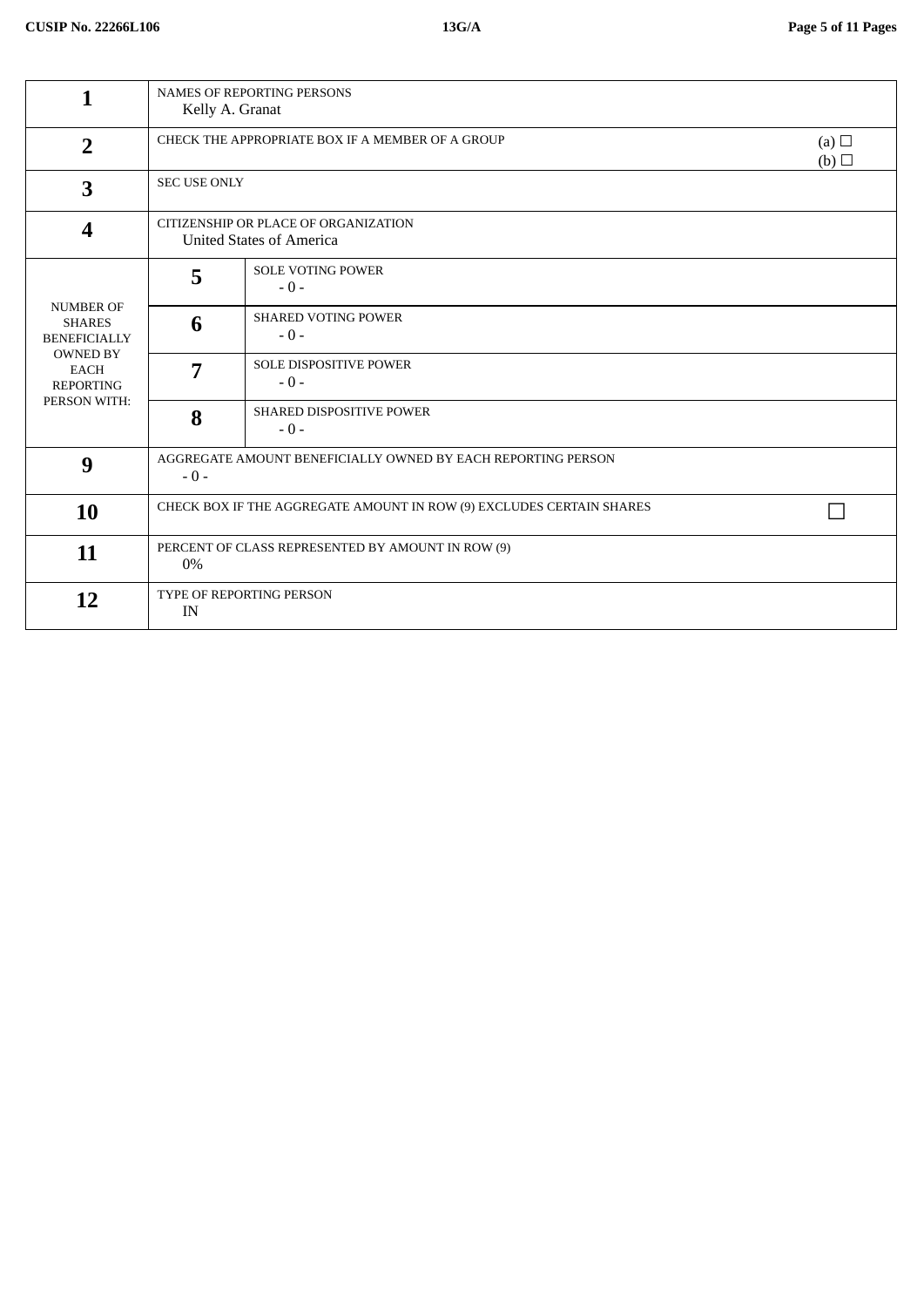| 1                                                                                                                              | <b>NAMES OF REPORTING PERSONS</b><br>Stephen F. Mandel, Jr.             |                                        |  |
|--------------------------------------------------------------------------------------------------------------------------------|-------------------------------------------------------------------------|----------------------------------------|--|
| $\overline{2}$                                                                                                                 | CHECK THE APPROPRIATE BOX IF A MEMBER OF A GROUP<br>(a) $\Box$<br>(b)   |                                        |  |
| 3                                                                                                                              | <b>SEC USE ONLY</b>                                                     |                                        |  |
| $\overline{\mathbf{4}}$                                                                                                        | CITIZENSHIP OR PLACE OF ORGANIZATION<br><b>United States of America</b> |                                        |  |
|                                                                                                                                | 5                                                                       | <b>SOLE VOTING POWER</b><br>$-0-$      |  |
| <b>NUMBER OF</b><br><b>SHARES</b><br><b>BENEFICIALLY</b><br><b>OWNED BY</b><br><b>EACH</b><br><b>REPORTING</b><br>PERSON WITH: | 6                                                                       | <b>SHARED VOTING POWER</b><br>$-0-$    |  |
|                                                                                                                                | 7                                                                       | <b>SOLE DISPOSITIVE POWER</b><br>$-0-$ |  |
|                                                                                                                                | 8                                                                       | SHARED DISPOSITIVE POWER<br>$-0-$      |  |
| 9                                                                                                                              | AGGREGATE AMOUNT BENEFICIALLY OWNED BY EACH REPORTING PERSON<br>$-0-$   |                                        |  |
| <b>10</b>                                                                                                                      | CHECK BOX IF THE AGGREGATE AMOUNT IN ROW (9) EXCLUDES CERTAIN SHARES    |                                        |  |
| 11                                                                                                                             | PERCENT OF CLASS REPRESENTED BY AMOUNT IN ROW (9)<br>0%                 |                                        |  |
| 12                                                                                                                             | TYPE OF REPORTING PERSON<br>IN                                          |                                        |  |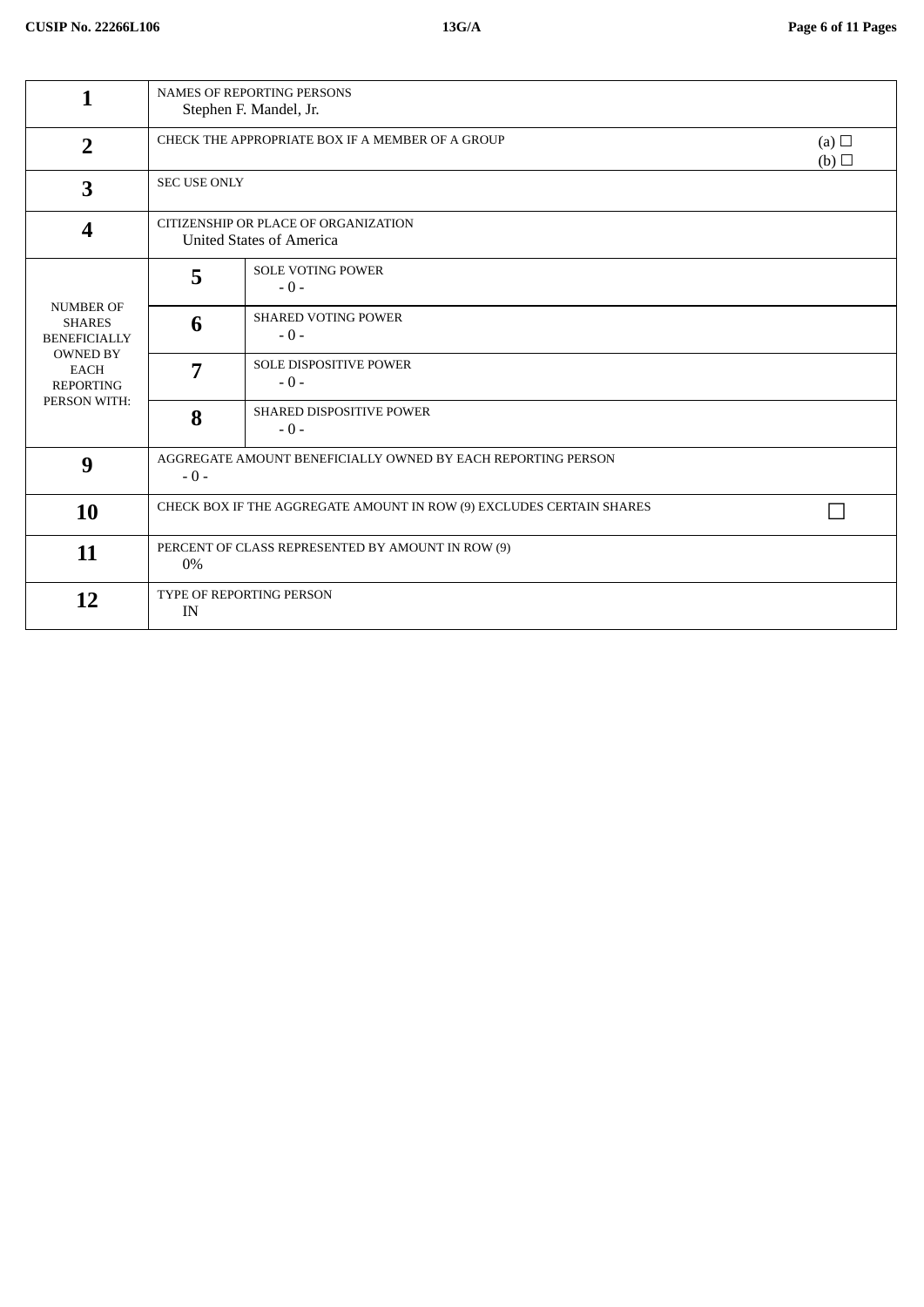|                                                                                                                                | <b>NAMES OF REPORTING PERSONS</b><br>Kerry A. Tyler                     |                                     |                   |
|--------------------------------------------------------------------------------------------------------------------------------|-------------------------------------------------------------------------|-------------------------------------|-------------------|
| $\overline{2}$                                                                                                                 | CHECK THE APPROPRIATE BOX IF A MEMBER OF A GROUP                        |                                     | (a) $\Box$<br>(b) |
| 3                                                                                                                              | <b>SEC USE ONLY</b>                                                     |                                     |                   |
| $\overline{\mathbf{4}}$                                                                                                        | CITIZENSHIP OR PLACE OF ORGANIZATION<br><b>United States of America</b> |                                     |                   |
|                                                                                                                                | 5                                                                       | <b>SOLE VOTING POWER</b><br>$-0-$   |                   |
| <b>NUMBER OF</b><br><b>SHARES</b><br><b>BENEFICIALLY</b><br><b>OWNED BY</b><br><b>EACH</b><br><b>REPORTING</b><br>PERSON WITH: | 6                                                                       | <b>SHARED VOTING POWER</b><br>$-0-$ |                   |
|                                                                                                                                | 7                                                                       | SOLE DISPOSITIVE POWER<br>$-0-$     |                   |
|                                                                                                                                | 8                                                                       | SHARED DISPOSITIVE POWER<br>$-0-$   |                   |
| 9                                                                                                                              | AGGREGATE AMOUNT BENEFICIALLY OWNED BY EACH REPORTING PERSON<br>$-0-$   |                                     |                   |
| 10                                                                                                                             | CHECK BOX IF THE AGGREGATE AMOUNT IN ROW (9) EXCLUDES CERTAIN SHARES    |                                     |                   |
| 11                                                                                                                             | PERCENT OF CLASS REPRESENTED BY AMOUNT IN ROW (9)<br>0%                 |                                     |                   |
| 12                                                                                                                             | TYPE OF REPORTING PERSON<br>IN                                          |                                     |                   |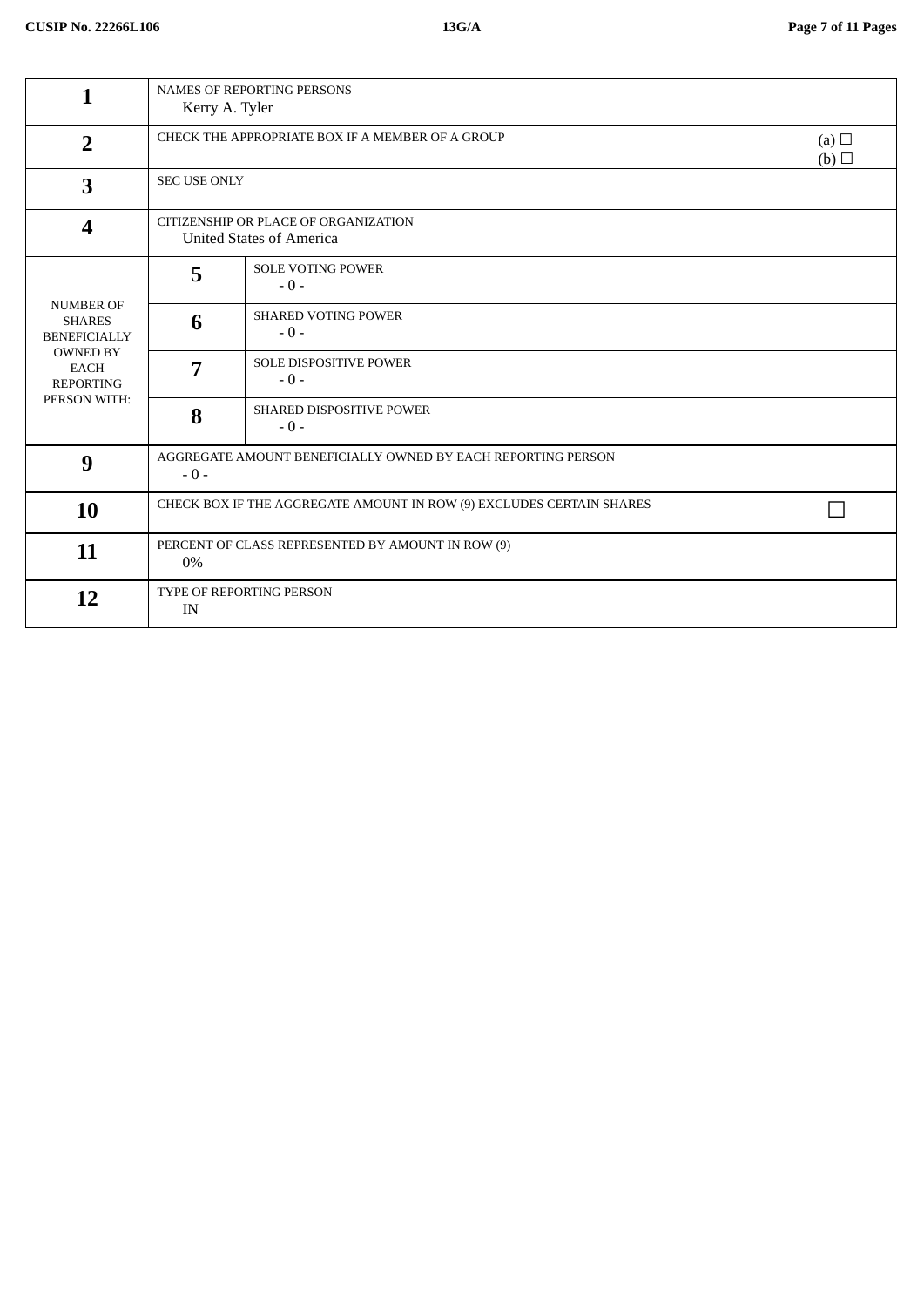**Item 1(a). NAME OF ISSUER.**

The name of the issuer is Coupa Software Incorporated (the "Company").

# **Item 1(b). ADDRESS OF ISSUER'S PRINCIPAL EXECUTIVE OFFICES:**

The Company's principal executive offices are located at 1855 S. Grant Street, San Mateo, CA 94402.

#### **Item 2(a). NAME OF PERSON FILING:**

This statement is filed by:

- (i) Lone Pine Capital LLC, a Delaware limited liability company ("Lone Pine Capital"), which serves as investment manager to Lone Spruce, L.P., a Delaware limited partnership ("Lone Spruce"), Lone Cascade, L.P., a Delaware limited partnership ("Lone Cascade"), Lone Sierra, L.P., a Delaware limited partnership ("Lone Sierra"), Lone Cypress, Ltd., a Cayman Islands exempted company ("Lone Cypress"), and Lone Monterey Master Fund, Ltd., a Cayman Islands exempted company ("Lone Monterey Master Fund", and together with Lone Spruce, Lone Cascade, Lone Sierra, Lone Cypress and Lone Monterey Master Fund, the "Lone Pine Funds"), with respect to the shares of Common Stock directly held by each of the Lone Pine Funds. Lone Pine Capital has the authority to dispose of and vote the shares of Common Stock directly held by the Lone Pine Funds;
- (ii) David F. Craver ("Mr. Craver"), Brian F. Doherty ("Mr. Doherty"), Kelly A. Granat ("Ms. Granat"), and Kerry A. Tyler ("Ms. Tyler"), each an Executive Committee Member of Lone Pine Managing Member LLC, which is the Managing Member of Lone Pine Capital, with respect to the shares of Common Stock directly held by each of the Lone Pine Funds; and
- (iii) Stephen F. Mandel, Jr. ("Mr. Mandel"), the Managing Member of Lone Pine Managing Member LLC, which is the Managing Member of Lone Pine Capital, with respect to the shares of Common Stock directly held by each of the Lone Pine Funds.

The foregoing persons are hereinafter sometimes collectively referred to as the "Reporting Persons." Any disclosures herein with respect to persons other than the Reporting Persons are made on information and belief after making inquiry to the appropriate party. None of the Reporting Persons directly own any shares of Common Stock.

The filing of this statement should not be construed as an admission that any of the Reporting Persons is, for the purposes of Section 13 of the Act, the beneficial owner of the shares of Common Stock reported herein.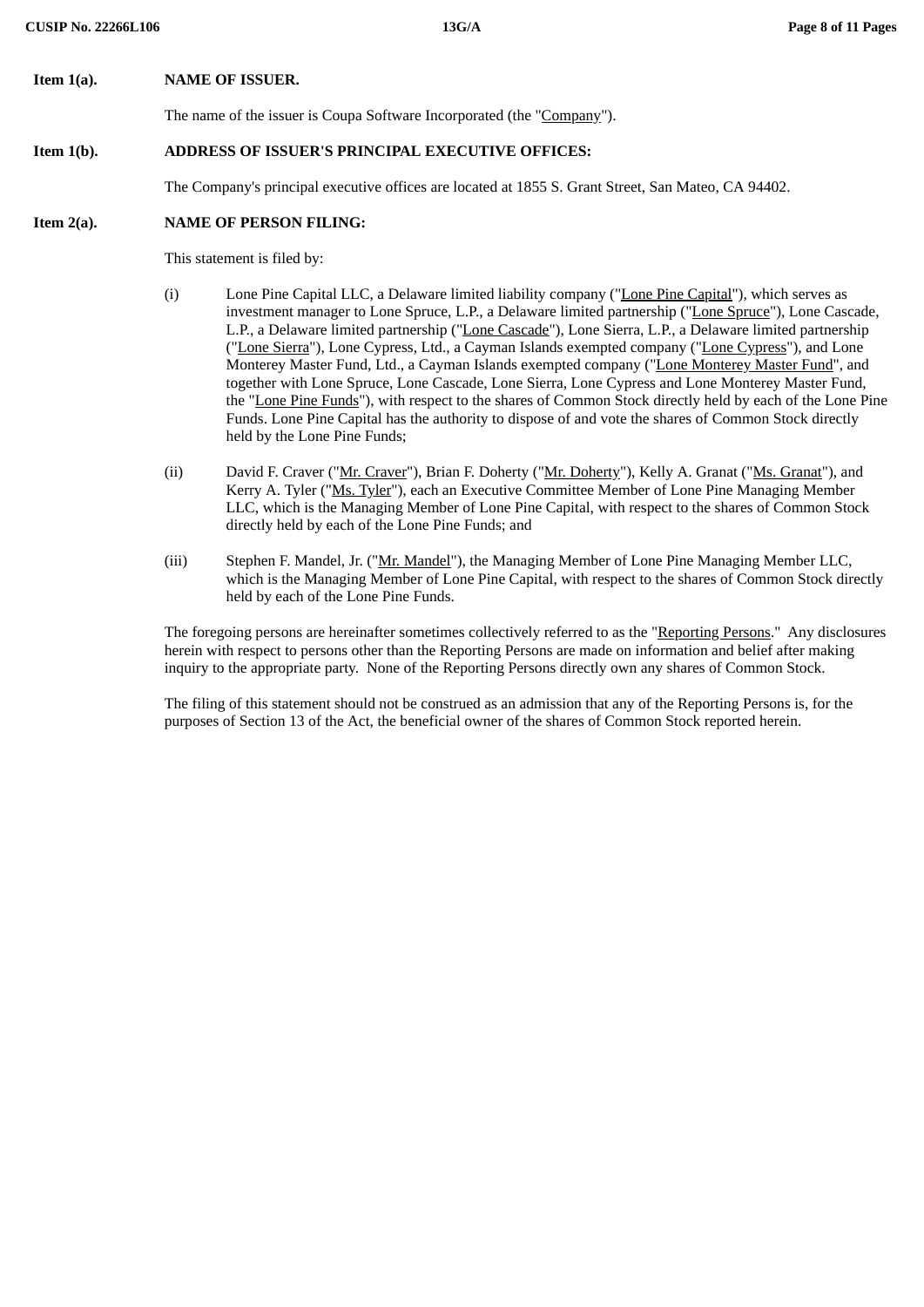# **Item 2(b). ADDRESS OF PRINCIPAL BUSINESS OFFICE OR, IF NONE, RESIDENCE:**

The address of the business office of each of the Reporting Persons is Two Greenwich Plaza, Greenwich, Connecticut 06830.

### **Item 2(c). CITIZENSHIP:**

Lone Pine Capital is a limited liability company organized under the laws of the State of Delaware. Mr. Craver, Mr. Doherty, Ms. Granat, Mr. Mandel and Ms. Tyler are United States citizens.

# **Item 2(d). TITLE OF CLASS OF SECURITIES:**

Common stock, par value \$0.0001 per share, (the "Common Stock").

# **Item 2(e). CUSIP NUMBER:**

22266L106

# **Item 3. IF THIS STATEMENT IS FILED PURSUANT TO §§ 240.13d-1(b) OR 240.13d-2(b) OR (c), CHECK WHETHER THE PERSON FILING IS A:**

- (a) □ Broker or dealer registered under Section 15 of the Act (15 U.S.C. 78o);
- (b) Bank as defined in Section  $3(a)(6)$  of the Act (15 U.S.C. 78c);
- (c)  $\Box$  Insurance company as defined in Section 3(a)(19) of the Act (15 U.S.C. 78c);
- (d) ☐ Investment company registered under Section 8 of the Investment Company Act of 1940 (15 U.S.C. 80a-8);
- (e)  $\Box$  Investment adviser in accordance with Rule 13d-1(b)(1)(ii)(E);
- $(f)$  Employee benefit plan or endowment fund in accordance with Rule  $13d-1(b)(1)(ii)(F);$
- $(g)$   $□$  Parent holding company or control person in accordance with Rule  $13d-1(b)(1)(ii)(G)$ ;
- (h)  $\Box$  Savings association as defined in Section 3(b) of the Federal Deposit Insurance Act (12 U.S.C. 1813);
- (i)  $\Box$  Church plan that is excluded from the definition of an investment company under Section 3(c)(14) of the Investment Company Act (15 U.S.C. 80a-3);
- (j) ☐ Non-U.S. institution in accordance with Rule 13d-1(b)(1)(ii)(J);
- (k)  $\Box$  Group, in accordance with Rule 13d-1(b)(1)(ii)(K).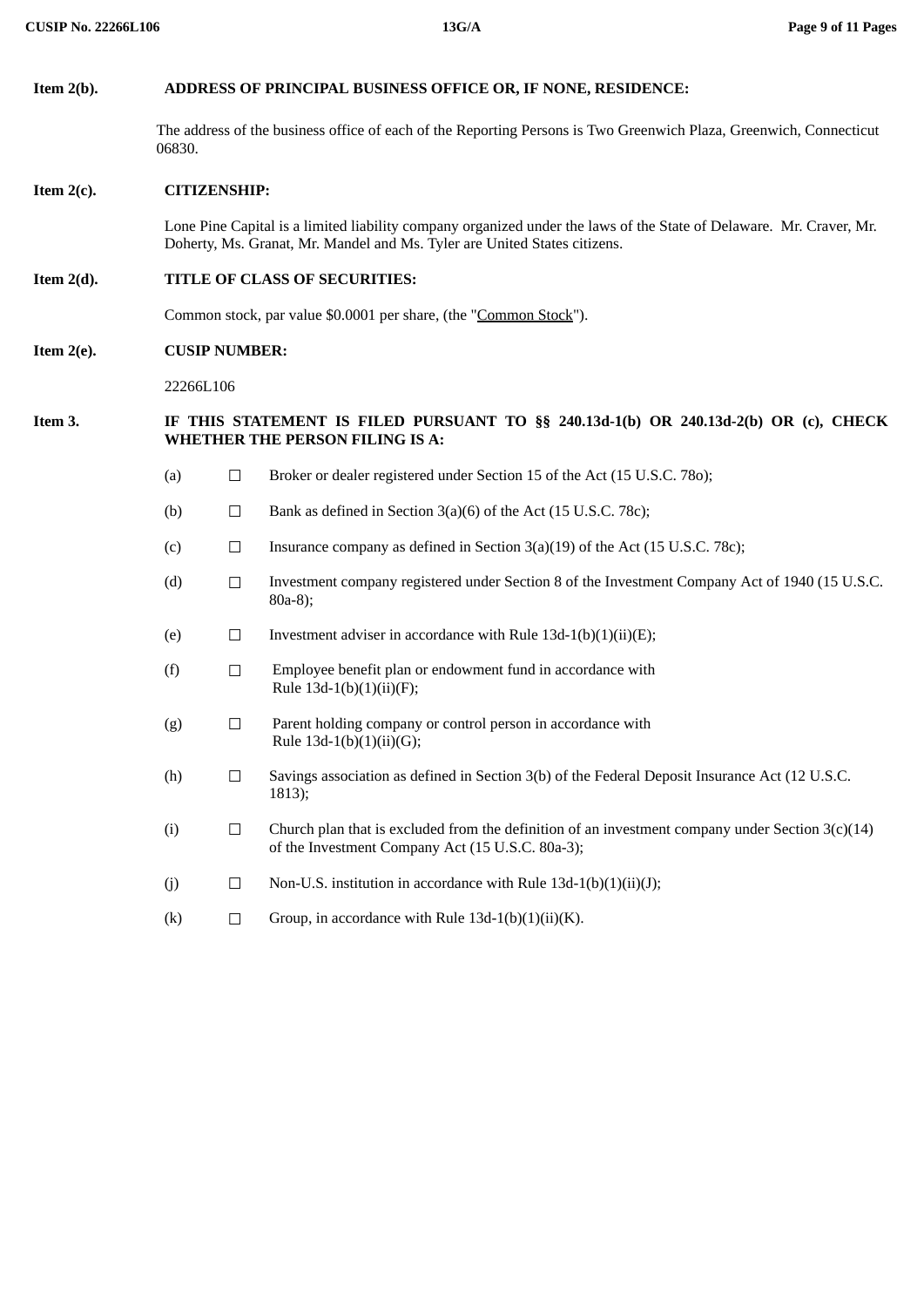**CUSIP No. 22266L106 13G/A Page 10 of 11 Pages** If filing as a non-U.S. institution in accordance with Rule  $13d-1(b)(1)(ii)(J)$ , please specify the type of institution: **Item 4. OWNERSHIP**. The information required by Items 4(a) - (c) is set forth in Rows 5 - 11 of the cover page for each Reporting Person hereto and is incorporated herein by reference for each Reporting Person. **Item 5. OWNERSHIP OF FIVE PERCENT OR LESS OF A CLASS.** If this statement is being filed to report the fact that as of the date hereof the reporting person has ceased to be the beneficial owner of more than five percent of the class of securities, check the following:  $\boxtimes$ **Item 6. OWNERSHIP OF MORE THAN FIVE PERCENT ON BEHALF OF ANOTHER PERSON.** Not applicable. **Item 7. IDENTIFICATION AND CLASSIFICATION OF THE SUBSIDIARY WHICH ACQUIRED THE SECURITY BEING REPORTED ON BY THE PARENT HOLDING COMPANY.** Not applicable. **Item 8. IDENTIFICATION AND CLASSIFICATION OF MEMBERS OF THE GROUP.** Not applicable. **Item 9. NOTICE OF DISSOLUTION OF GROUP.** Not applicable. **Item 10. CERTIFICATION.** Each of the Reporting Persons hereby makes the following certification:

> By signing below, each Reporting Person certifies that, to the best of his or its knowledge and belief, the securities referred to above were not acquired and are not held for the purpose of or with the effect of changing or influencing the control of the issuer of the securities and were not acquired and are not held in connection with or as a participant in any transaction having that purpose or effect.